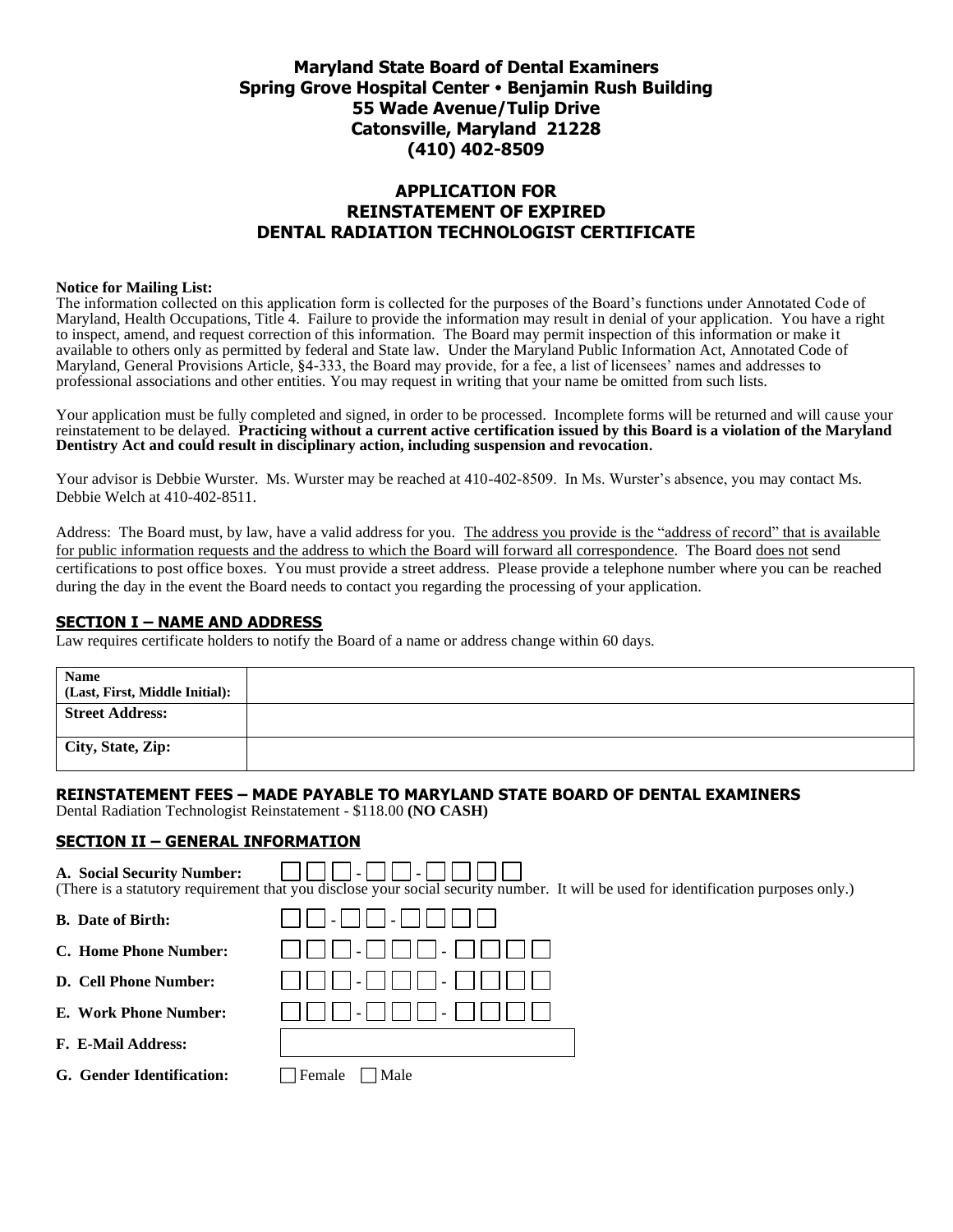#### **H. Race/Ethnic Identification – Please check all that apply**

| Are you of Hispanic or Latino origin? Yes $\Box$ No $\Box$                                                                     |
|--------------------------------------------------------------------------------------------------------------------------------|
| (A person of Cuban, Mexican, Puerto Rican, South or Central American, or other Spanish culture or origin, regardless of race.) |

Select one or more of the following racial categories:

- 1. <sup>2</sup> American Indian or Alaska Native (A person having origins in any of the original peoples of North or South America, including Central America, and who maintains tribal affiliations or community attachment.)
- 2.  $\Box$  Asian (A person having origin in any of the original peoples of the Far East, Southeast Asia, or the Indian subcontinent including, for example, Cambodia, China, India, Japan, Korea, Malaysia, Pakistan, the Philippine Islands, Thailand, and Vietnam.)
- 3. Black or African American (A person having origins in any of the black racial groups of Africa.)
- 4. Native Hawaiian or other Pacific Islander (A person having origins in the original peoples of Hawaii, Guam, Samoa, or other Pacific Islands.)
- 5. White (A person having origins in any of the original peoples of Europe, the Middle East, or North Africa.)

#### **I. Licensure in other states:**

List other states or jurisdiction in which you hold a dental radiation technologist certification or license. Include certification/license number(s).

| <b>State</b> | <b>Certification/License Number</b> |
|--------------|-------------------------------------|
|              |                                     |
|              |                                     |
|              |                                     |

### **SECTION III - CHARACTER AND FITNESS**

**If you answer "YES" to any question(s) in Section III – Character and Fitness, attach a separate page with a complete explanation of each occasion. Each attachment must have your name in print, signature, and date.**

| <b>YES</b> | NO.    |                                                                                                                                                                                                                                                                                                                                                                                                                                                                                                                               |  |
|------------|--------|-------------------------------------------------------------------------------------------------------------------------------------------------------------------------------------------------------------------------------------------------------------------------------------------------------------------------------------------------------------------------------------------------------------------------------------------------------------------------------------------------------------------------------|--|
|            | $\Box$ | a. Has any licensing or disciplinary board of any jurisdiction, including Maryland, or any federal entity denied your<br>application for certification, reinstatement, or renewal, or taken any action against your license, including but not<br>limited to reprimand, suspension, revocation, a fine, or non-judicial punishment? If you are under a Board Order or<br>were ever under a Board Order in a state other than Maryland you must enclose a certified legible copy of the entire<br>Order with this application. |  |
|            | l I    | b. Have any investigations or charges been brought against you or are any currently pending in any jurisdiction,<br>including Maryland, by any licensing or disciplinary board or any federal or state entity?                                                                                                                                                                                                                                                                                                                |  |
|            | $\Box$ | c. Has your application for a dental radiation technology certification in any jurisdiction been withdrawn for any<br>reason?                                                                                                                                                                                                                                                                                                                                                                                                 |  |
|            | ⊓      | d. Has an investigation or charge been brought against you by a hospital, related institution, or alternative health care<br>system?                                                                                                                                                                                                                                                                                                                                                                                          |  |
|            | $\Box$ | e. Have you had any denial of application for privileges, been denied for failure to renew your privileges, or<br>limitation, restriction, suspension, revocation or loss of privileges in a hospital, related health care facility, or<br>alternative health care system?                                                                                                                                                                                                                                                    |  |
|            | ப      | f. Have you pled guilty, nolo contendere, had a conviction or receipt of probation before judgment or other<br>diversionary disposition of any criminal act, excluding minor traffic violations?                                                                                                                                                                                                                                                                                                                              |  |
|            | $\Box$ | g. Have you pled guilty, nolo contendere, had a conviction, or receipt of probation before judgment or other<br>diversionary disposition for an alcohol or controlled dangerous substance offense, including but not limited to<br>driving while under the influence of alcohol or controlled dangerous substances?                                                                                                                                                                                                           |  |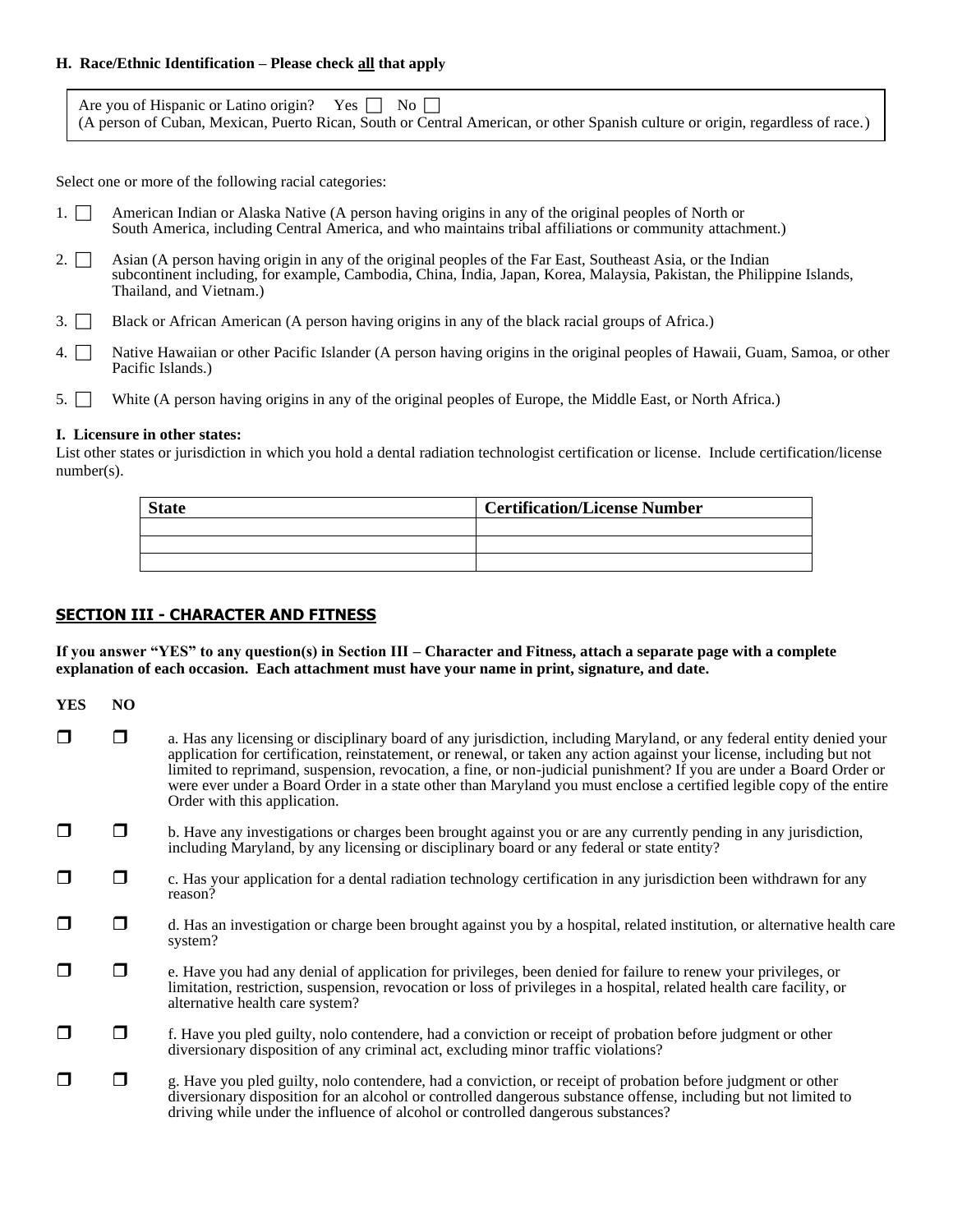### **SECTION III – CHARACTER AND FITNESS – (CONT'D)**

| <b>YES</b> | NO     |                                                                                                                                                                                                                                                                                                                                   |  |
|------------|--------|-----------------------------------------------------------------------------------------------------------------------------------------------------------------------------------------------------------------------------------------------------------------------------------------------------------------------------------|--|
| $\Box$     | ◻      | h. Do you have criminal charges pending against you in any court of law, excluding minor traffic violations?                                                                                                                                                                                                                      |  |
| $\Box$     | ◻      | i. Do you have a physical condition that impairs your ability to practice dental radiation technology?                                                                                                                                                                                                                            |  |
| $\Box$     | $\Box$ | j. Do you have a mental health condition that impairs your ability to practice dental radiation technology?                                                                                                                                                                                                                       |  |
| $\Box$     | $\Box$ | k. Have the use of drugs and/or alcohol resulted in an impairment of your ability to practice dental radiation<br>technology?                                                                                                                                                                                                     |  |
| $\Box$     | $\Box$ | 1. Have you illegally used drugs?                                                                                                                                                                                                                                                                                                 |  |
| $\Box$     | $\Box$ | m. Have you surrendered or allowed your license to lapse while under investigation by any licensing or disciplinary<br>board of any jurisdiction, including Maryland, or any federal or state entity?                                                                                                                             |  |
| $\Box$     | □      | n. Have you been named as a defendant in a filing or settlement of a malpractice action?                                                                                                                                                                                                                                          |  |
| $\Box$     | □      | o. Has your employment been affected or have you voluntarily resigned from any employment, in any setting, or<br>have you been terminated or suspended, from any hospital, related health care or other institution, or any federal<br>entity for any disciplinary reasons or while under investigation for disciplinary reasons? |  |

The Well Being Committee assists dental assistants and their families who are experiencing personal problems. The Committee has helped a number of dental assistants over the years with problems such as stress, drug dependence, alcoholism, depression, medical problems, infectious diseases, neurological disorders and other illnesses that cause impairment. For more information please call 1-800-974-0068 or visit the website at www.mdhawell-being.org.

### **SECTION IV – REQUIREMENTS FOR REINSTATEMENT**

- a. Dental Continuing Education. Attach proof of completion of 8 classroom hours of dental continuing education, 4 hours of which are on the subject radiation safety, taken within the one-year preceding application for reinstatement. In addition, I have attached completion of a 2-hour Board-approved course on infection control; and
- $\Box$  b. Enclose a notarized statement, indicating whether you have practiced dental radiation technology, which is the placement or exposure of dental radiographs since your certificate expired. If yes, please include the month(s), day(s) and year(s).

### **Release and Certification:**

Practice of dental radiation technology without a current certification issued by the Maryland State Board of Dental Examiners is a violation of the Maryland Dentistry Act. I affirm that the contents of this document are true and correct to the best of my knowledge and belief. Failure to provide truthful answers may result in disciplinary action.

I agree that the Maryland State Board of Dental Examiners (the Board) may request any information necessary to process my application for dental radiation technologist certification in Maryland from any person or agency, including but not limited to postgraduate program directors, individual dentists, government agencies, the National Practitioner Data Bank, the Healthcare Integrity and Protection Data Bank, hospitals and other licensing bodies, and I agree that any person or agency may release to the Board the information requested. I also agree to sign any subsequent release for information that may be requested by the Board.

I agree that I will fully cooperate with any request for information or with any investigation related to my practice as a licensed dental radiation technologist in the State of Maryland, including the subpoena of documents or records.

During the period in which my application is being processed, I shall inform the Board within 30 days of any change to any answer I originally gave in this application, any arrest or conviction, any change of address or any action that occurs based on accusations that would be grounds for disciplinary action under the Code of Maryland Regulations (COMAR) 10.44.19.12.

 $\_$  ,  $\_$  ,  $\_$  ,  $\_$  ,  $\_$  ,  $\_$  ,  $\_$  ,  $\_$  ,  $\_$  ,  $\_$  ,  $\_$  ,  $\_$  ,  $\_$  ,  $\_$  ,  $\_$  ,  $\_$  ,  $\_$  ,  $\_$  ,  $\_$  ,  $\_$  ,  $\_$  ,  $\_$  ,  $\_$  ,  $\_$  ,  $\_$  ,  $\_$  ,  $\_$  ,  $\_$  ,  $\_$  ,  $\_$  ,  $\_$  ,  $\_$  ,  $\_$  ,  $\_$  ,  $\_$  ,  $\_$  ,  $\_$  ,

**Applicant Signature Date**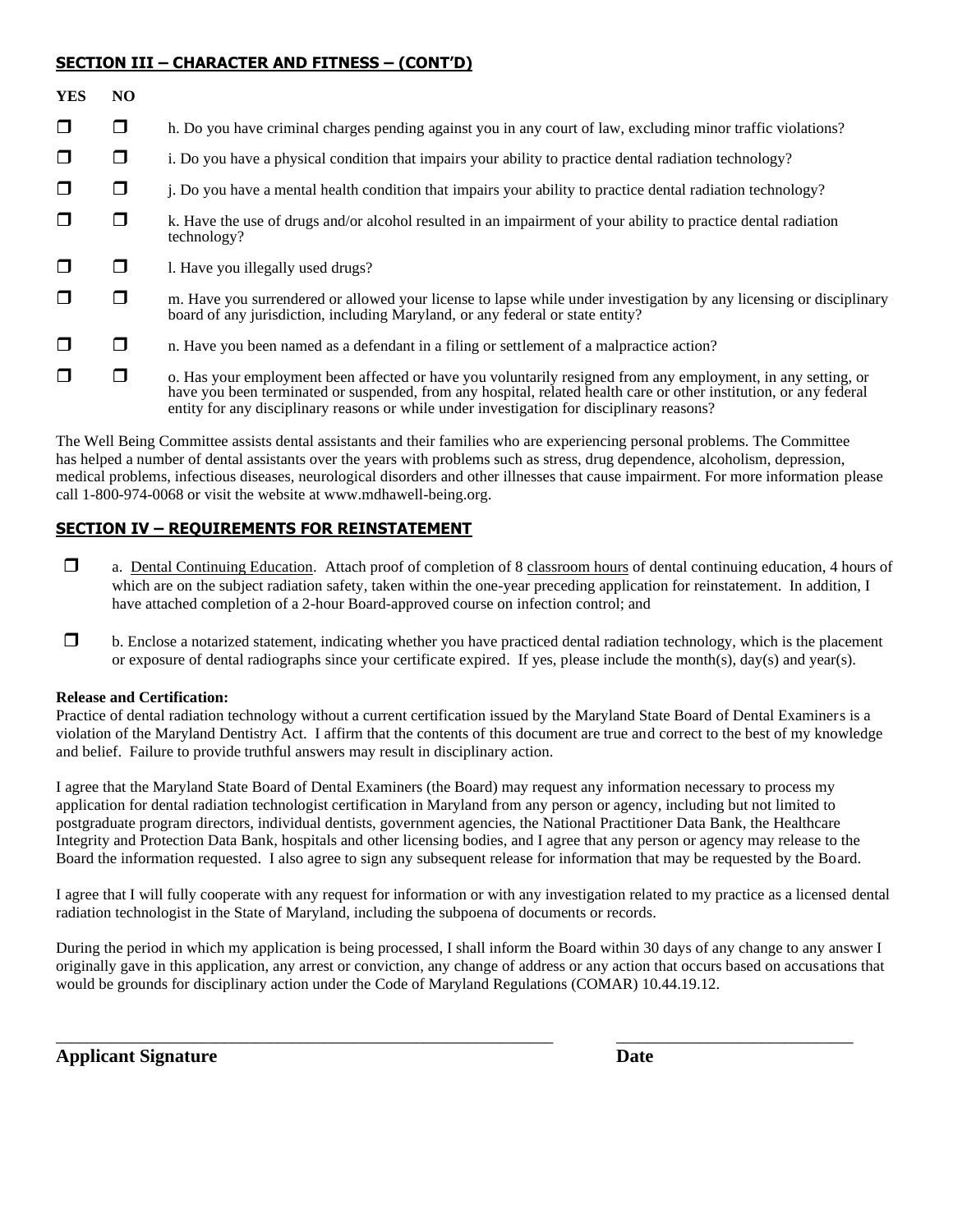# **NOTARY SECTION**

| State of       | , County of $\_\_$ | then personally appeared the above named                            |
|----------------|--------------------|---------------------------------------------------------------------|
|                |                    | and signed and sworn to the truth of the foregoing statements in my |
| presence.      |                    |                                                                     |
| Notary Public: |                    | My Commission Expires:                                              |

**SEAL**

**Revised: 08/21/19**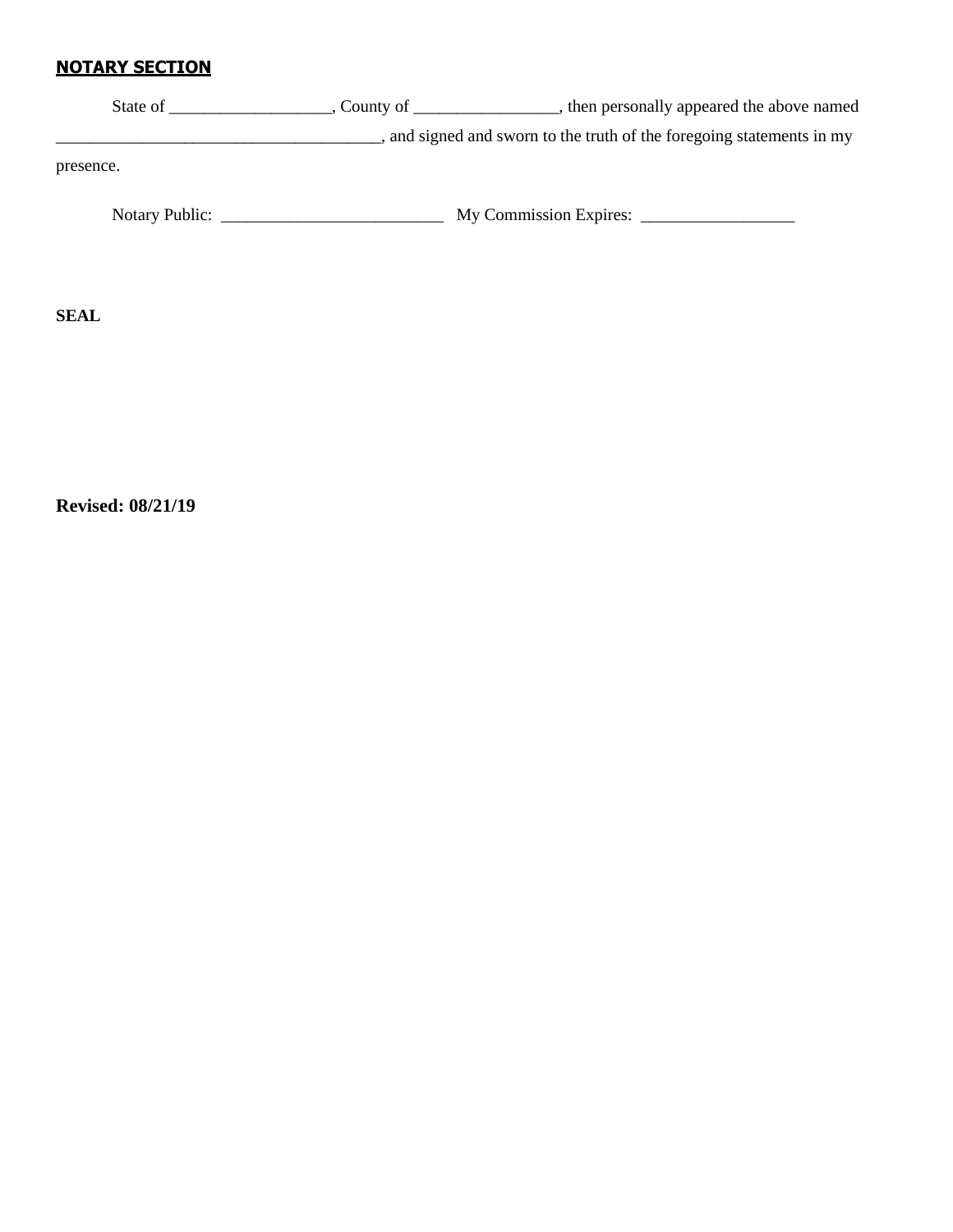## **MARYLAND STATE BOARD OF DENTAL EXAMINERS**

# **Application for Reinstatement of Dental Radiation Technologist Certificate**

### **Checklist**

*Please review prior to sending your application package to the Board.*

- $\Box$ 1. Is your application completed front and back?
	- Did you sign and have the application notarized? **You can find a notary at any bank, post office or printing and shipping business, or on-line notary directories.**
- $\Box$ 2. Did you enclose the \$118.00 non-refundable fee in a check or money order made payable to the Maryland State Board of Dental Examiners? **(NO CASH)**
- $\Box$ 3. Did you enclose proof of 8 classroom hours of dental continuing education Radiation Refresher course?
- $\Box$ 4. Did you enclose proof of a 2-hour Board-approved course on infection control, which may be taken in a classroom or on-line?
- $\Box$ 5. Did you enclose a written explanation if you answered "YES" to any question(s) in Section III Character and Fitness?
- П 6. Did you enclose a dated, notarized statement, indicating whether you have practiced dental radiation technology, which is the placement or exposure of dental radiographs since your certificate expired? If yes, please include the month(s), day(s) and year(s).
- $\Box$ 7. Did you enclose documentation of legal name change (i.e. marriage certificate, divorce decree, legal name change) if the documents sent with the application are in another name?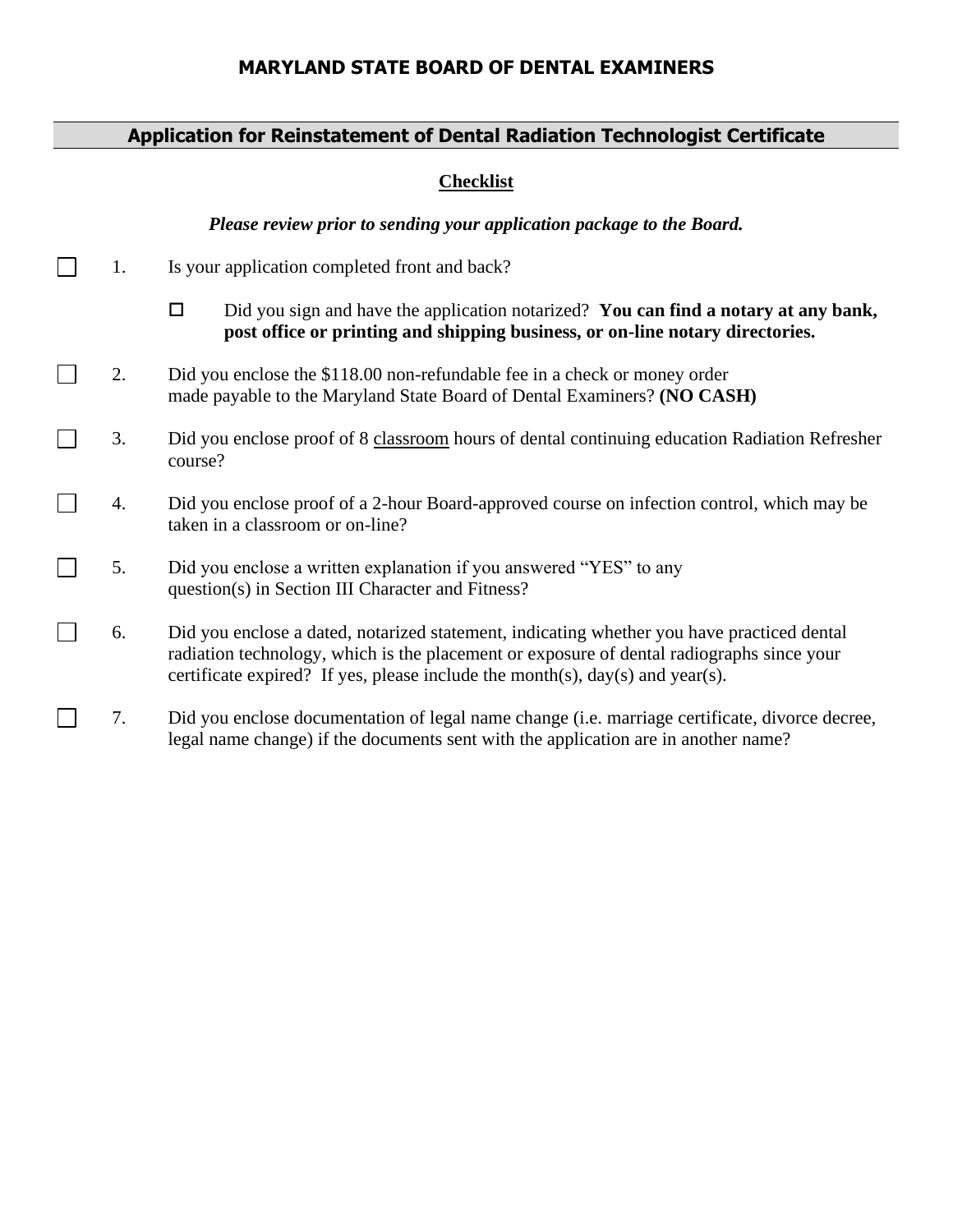## **MARYLAND STATE BOARD OF DENTAL EXAMINERS GUIDELINES FOR REINSTATEMENT OF DENTAL RADIATION TECHNOLOGIST CERTIFICATE**

**The Board may not process a certification application until each provision or requirement is met and each document is received. Please ensure that your application is complete before it is submitted.** 

## **Reinstatement of Dental Radiation Technologist Certification**

**An individual holding an expired certificate to practice dental radiation technology may apply for reinstatement if the applicant:**

- (1) Completes a dental radiation technology reinstatement application; and
- (2) Provides proof of completion of 8 classroom hours of dental continuing education from Boardapproved course, 4 hours of which must be in radiology and in addition, proof of completion of a 2 hour Board-approved course on infection control; and
- (3) Provides a notarized statement, indicating whether you have practiced dental radiation technology, which is the placement or exposure of dental radiographs since your certificate expired. If yes, please include the month(s),  $day(s)$  and year(s).
- (4) Pays to the Board a certification reinstatement fee of \$118.00. (No Cash)

## **To apply for reinstatement of certification, submit the Application for Reinstatement of Dental Radiation Technologist Certificate and enclose the following with your application:**

- ➢ *A \$118 non-refundable fee. Please enclose a check or money order made payable to Maryland State Board of Dental Examiners.*
- ➢ *Proof of completion of 8 classroom hours of continuing education, 4 hours of which shall be in radiology and in addition, proof of completion of a 2-hour Board-approved course on infection control, which may be taken in a classroom or on-line. The course(s) must have been completed within one year preceding the date of your application for reinstatement.*
- ➢ *Did you enclose a notarized statement, indicating whether you have practiced dental radiation technology, which is the placement or exposure of dental radiographs since your certificate expired? If yes, please include the month(s), day(s) and year(s)*

# *Before submitting your application…*

- 1. Is your application completed front and back?
- 2. Did you sign and have the application notarized?
- 3. Did you enclose a check or money order in the amount of \$118.00 made payable to the Maryland State Board of Dental Examiners? (No Cash)
- 4. Did you enclose proof of continuing education? (2-hour Board-approved course on infection control, 8 classroom hours of dental continuing education radiation refresher course)
- 5. Did you enclose a notarized statement, indicating whether you have practiced dental radiation technology, which is the placement or exposure of dental radiographs since your certificate expired? If yes, please include the month(s),  $day(s)$  and year(s).